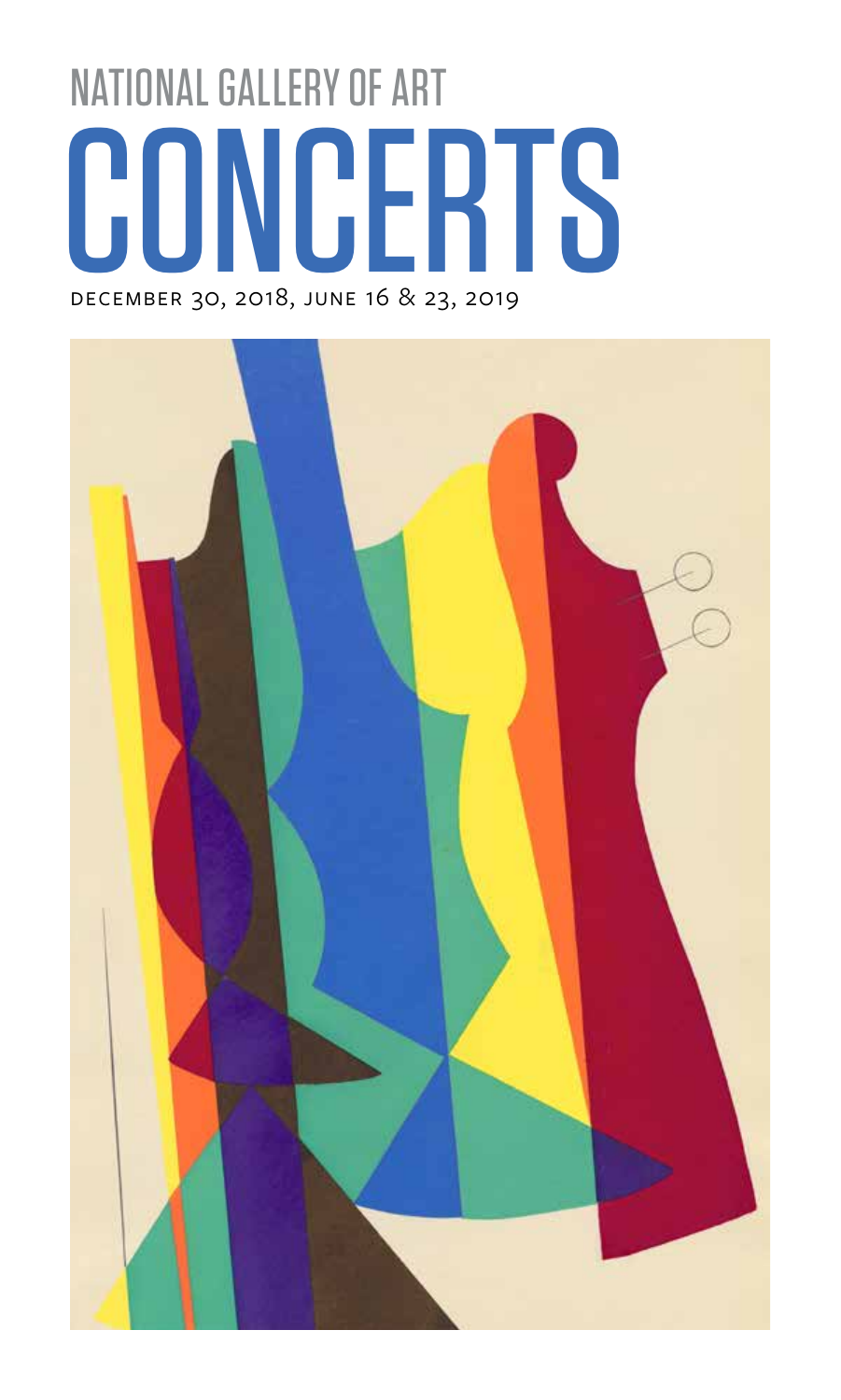**A Tribute to Leonard Bernstein and his** *Young People's Concerts* **December 30, 2018, June 16 & 23, 2019**

*This three-part series is generously supported by the Billy Rose Foundation.*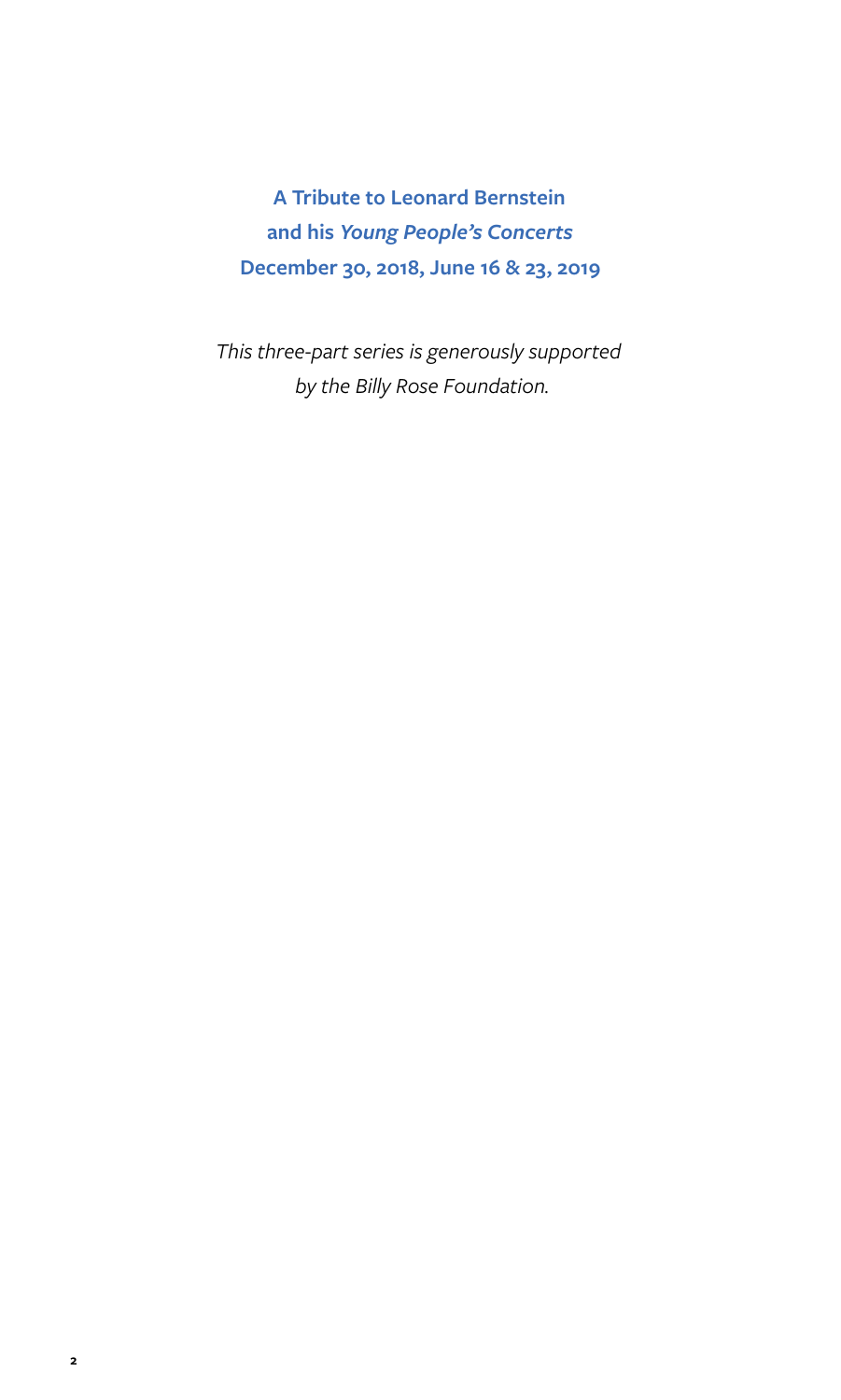## CELEBRATING BERNSTEIN'S LEGACY

The centennial of Leonard Bernstein's birth was August 25, 2018. A global celebration of his life began one year before and will continue through August 25, 2019. Bernstein's legacy goes far beyond his work as a preeminent, twentieth-century conductor and composer. The music department at the National Gallery of Art has also chosen to honor his contributions as a cultural ambassador and educator, paying homage to his famous *Young People's Concerts*— a televised series that introduced a generation of viewers to the joys of classical music and several other genres. These fifty-three programs ran from 1958 through 1972. In keeping with the spirit of helping new audiences understand the relevance of classical music, we have chosen to take a modern twist and, using three of Bernstein's programs as inspiration, explain why these works still matter to today's audiences.

The first of the three programs selected by the music department pays tribute just before New Year's Eve— with *A Toast to Vienna in ¾ Time* (original air date December 25, 1967). For many years, the National Gallery Orchestra presented a traditional Viennese New Year concert, complete with a waltzing audience. This year, on December 30, conductor Jeffrey Schindler talks about different variations on the theme, leading a local chamber orchestra. Inscape Chamber Orchestra performs the next concert of the series on June 16, 2019. Using Bernstein's *The Genius of Paul Hindemith* (original air date February 23, 1964) as a model, the concert features several works by Paul Hindemith, as well as a work by his student Yehudi Wyner. In the final installment of the series on June 23, 2019, the United States Air Force Strings focuses on Bernstein's *The Latin American Spirit* (original air date March 8, 1963), performing music by Latin American composers, as well as American composers inspired by Latin American music.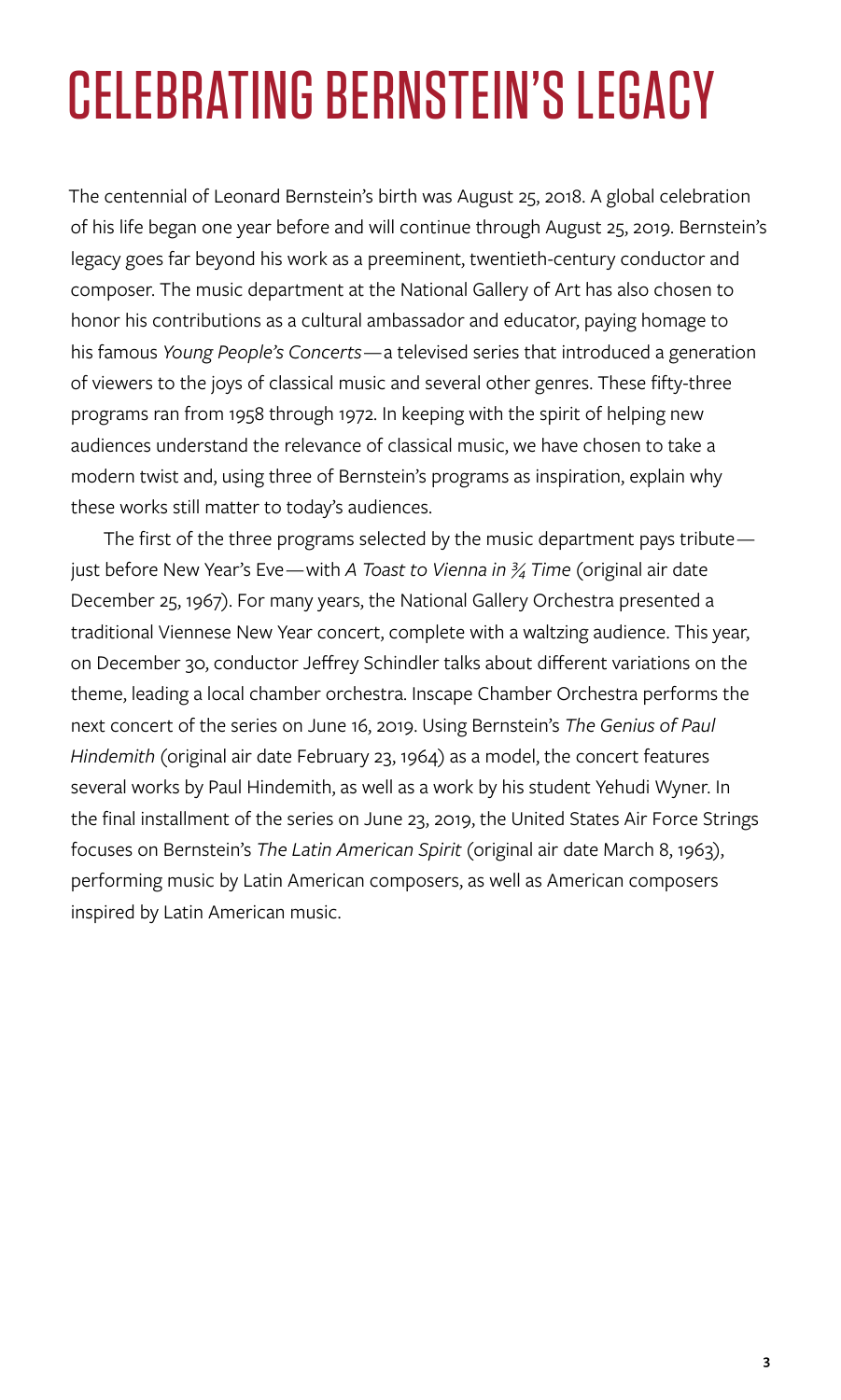### PROGRAM

#### **Suchertorte Chamber Ensemble**

Jeffrey Schindler, conductor Bob McDonald, baritone

*A Toast to Vienna in ¾ Time*

**December 30, 2018** | **3:30 West Building, West Garden Court**

Program subject to change.

Johann Strauss II (1825-1899) *An der schönen blauen Donau,* op. 314

Wolfgang Amadeus Mozart (1756 – 1791) *Sechs Ländlerische Tänze*, K. 606, nos. 1, 3, 4, and 6 *Deutsche Tänze*, K. 605, no. 2

Franz Joseph Haydn (1732 – 1809) Symphony no. 88 in G Major, Hob. 1:88 Minuet and Trio

Ludwig van Beethoven (1770 – 1827) Arr. Johann Nepomuk Hummel (1738 – 1837) Symphony no. 7, op. 92 Presto — Assai meno presto

Gustav Mahler (1860 – 1911) "Ich Atmet' einen linden Duft" from *Rückert Lieder* "Wer hat dies Liedlein erdacht?" from *Des Knaben Wunderhorn* Bob McDonald, baritone

Alexander von Zemlinsky (1871 – 1942) *Sechs Gesänge*, op. 13 No. 3, "Lied der Jungfrau" Bob McDonald, baritone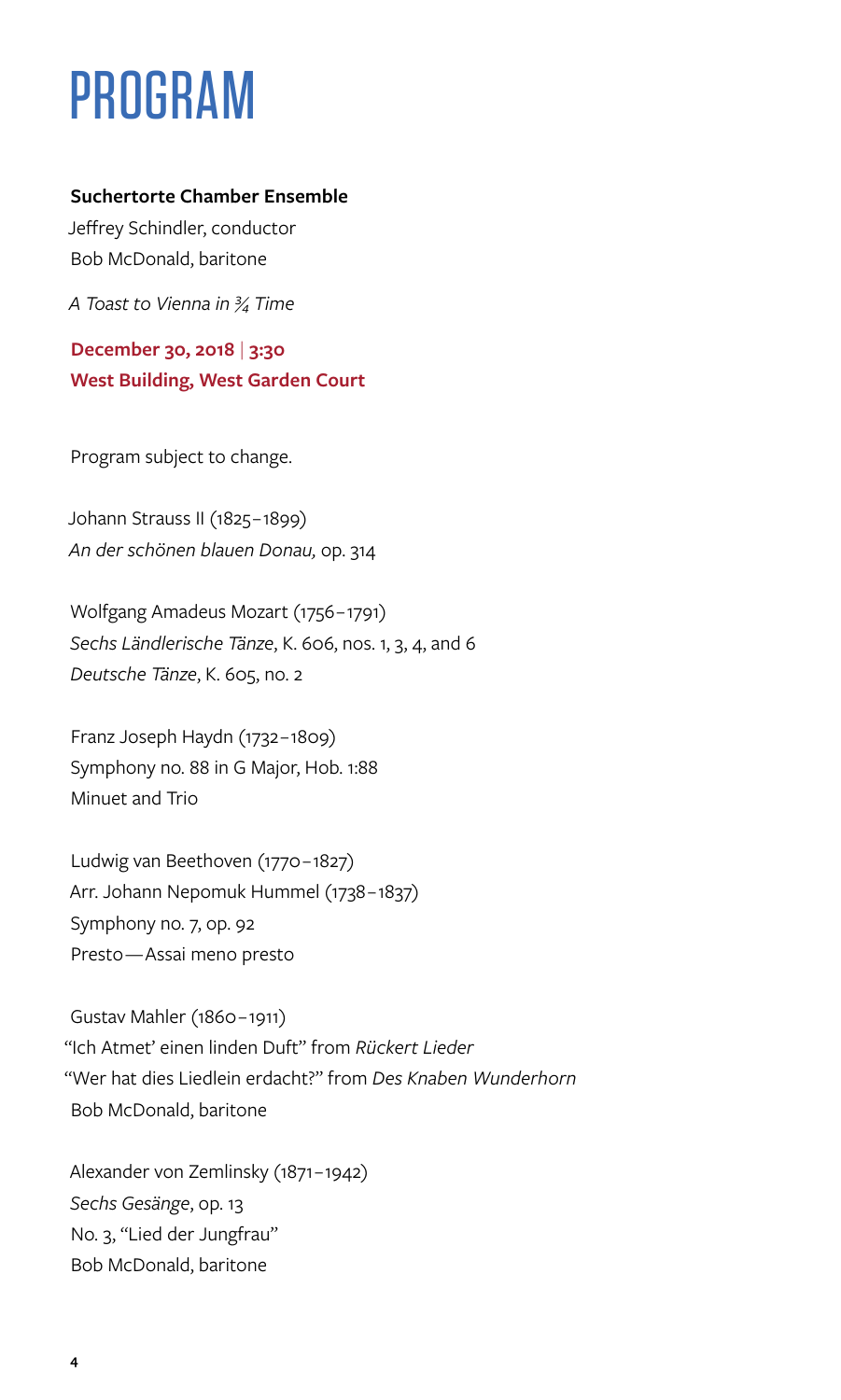#### **Intermission**

Arnold Schoenberg (1874 – 1951) Selections from *Walzer Für Streichorchester*

Erich Wolfgang Korngold (1897 – 1957) "Pierrot's Tanzlied" from *Die tote Stadt* 

Dmitri Shostakovich (1906 – 1975) Waltz no. 2 from *Jazz Suite no. 2* 

Patrick Doyle (b. 1953) Arr. Jerry Brubaker "Potter Waltz" from the film *Harry Potter and the Goblet of Fire*

Leonard Bernstein (1918 – 1990) "Waltz" from *Divertimento*

Josef Strauss (1827 – 1870) *Sphärenklänge Walzer*, op. 235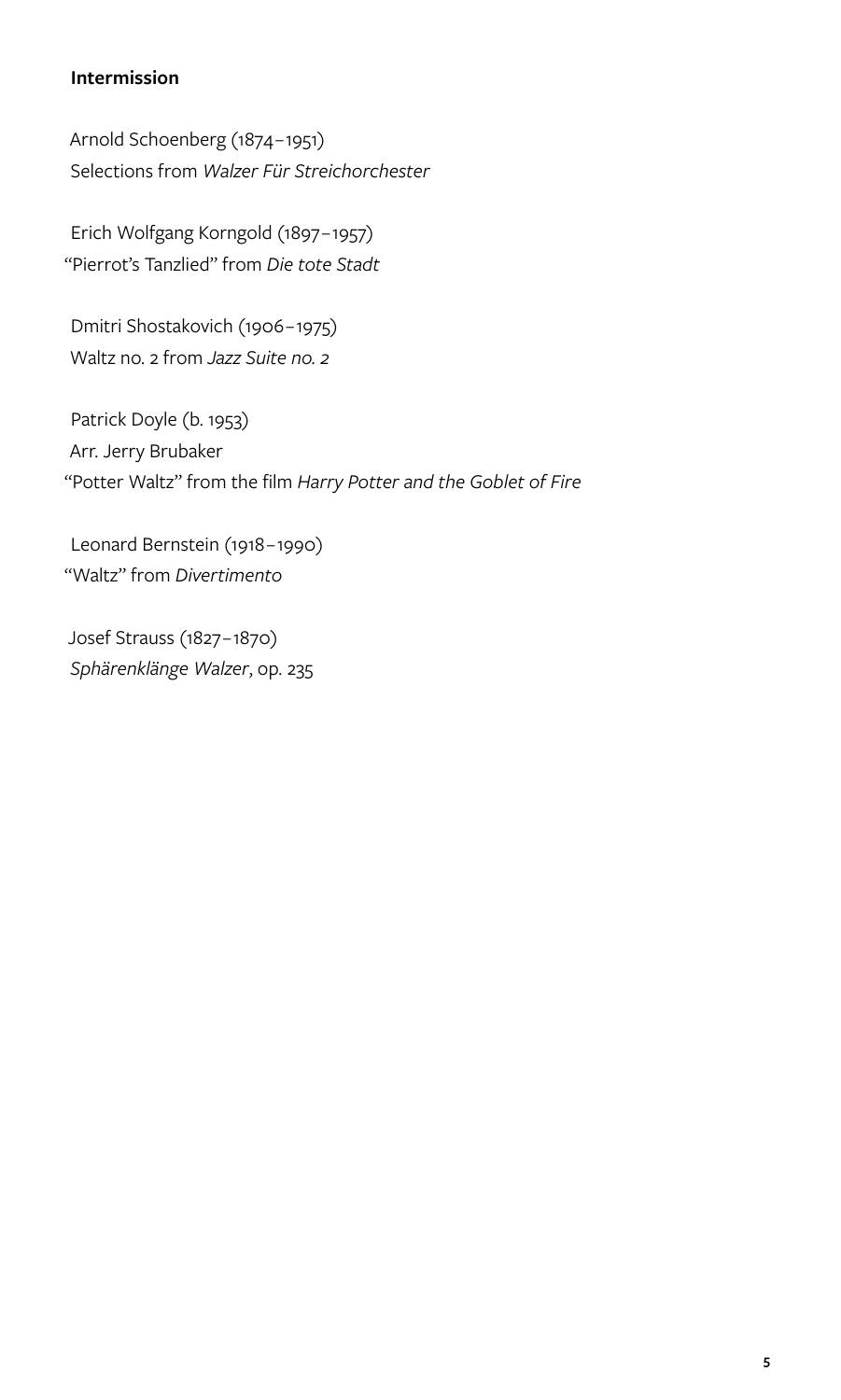### THE MUSICIANS

**Jeffrey Schindler**, conductor, enjoys a dynamic international career that takes him from concert podiums around the world to the recording studios of Hollywood and London. Schindler has led world-renowned orchestras across the globe. As a conductor of A-list Hollywood motion pictures, he is one of the only leaders of "live orchestra to film" performances; he recently celebrated his one hundredth performance of *Harry Potter* in this genre. Other titles in his repertoire include *Amadeus*, DreamWorks Animation in Concert, and the Christmas favorite *It's a Wonderful Life*. In July of 2015, he produced and conducted the world premiere of *March of the Penguins* "live orchestra to film" with the Seattle Symphony Orchestra. He will be making his debut performances of the *Star Wars* franchise in spring 2019 with the Symphony Silicon Valley.

In every aspect of his diverse career, Schindler demonstrates his commitment to profound musical communication, technical excellence, versatility, breadth of knowledge, and a quest for imaginative and creative musical interaction.

**Suchertorte Ensemble** is an assembly of local freelance musicians who enjoy the grandeur and whimsy of Viennese music. Our goal is to foster an audience of concert attendants who hunger for the unusual and unknown, eclectic and academic. Today's assemblage of distinct compositions was specifically chosen to showcase the timeless nature of a composer's love of the grand city of Vienna and the waltz. It pleases us to revisit and perform music from the past two centuries in the spirit of Leonard Bernstein's televised series, presented to young people throughout the United States.

**Bob McDonald** enjoys a diverse career that crosses many artistic disciplines, including musical theater, opera, and the concert stage, as well as his duties as baritone, announcer, and group leader for the U.S. Army Chorus, Washington, DC. Audiences have seen McDonald on stage at such prominent venues as the Kennedy Center, the Folger Theatre, the Arena Stage, and MetroStage, performing a variety of musical theater, opera, and dramatic roles. He is well-known for his cabarets at Signature Theatre, including his tributes to Frank Sinatra and John Raitt. He also has appeared as baritone soloist with such organizations as the Choral Arts Society of Washington, the Folger Consort, and the New Dominion Chorale. An avid sports enthusiast, McDonald is a regular National Anthem singer for the Washington Capitals. He holds both a bachelor's and a master's degree from Oberlin College.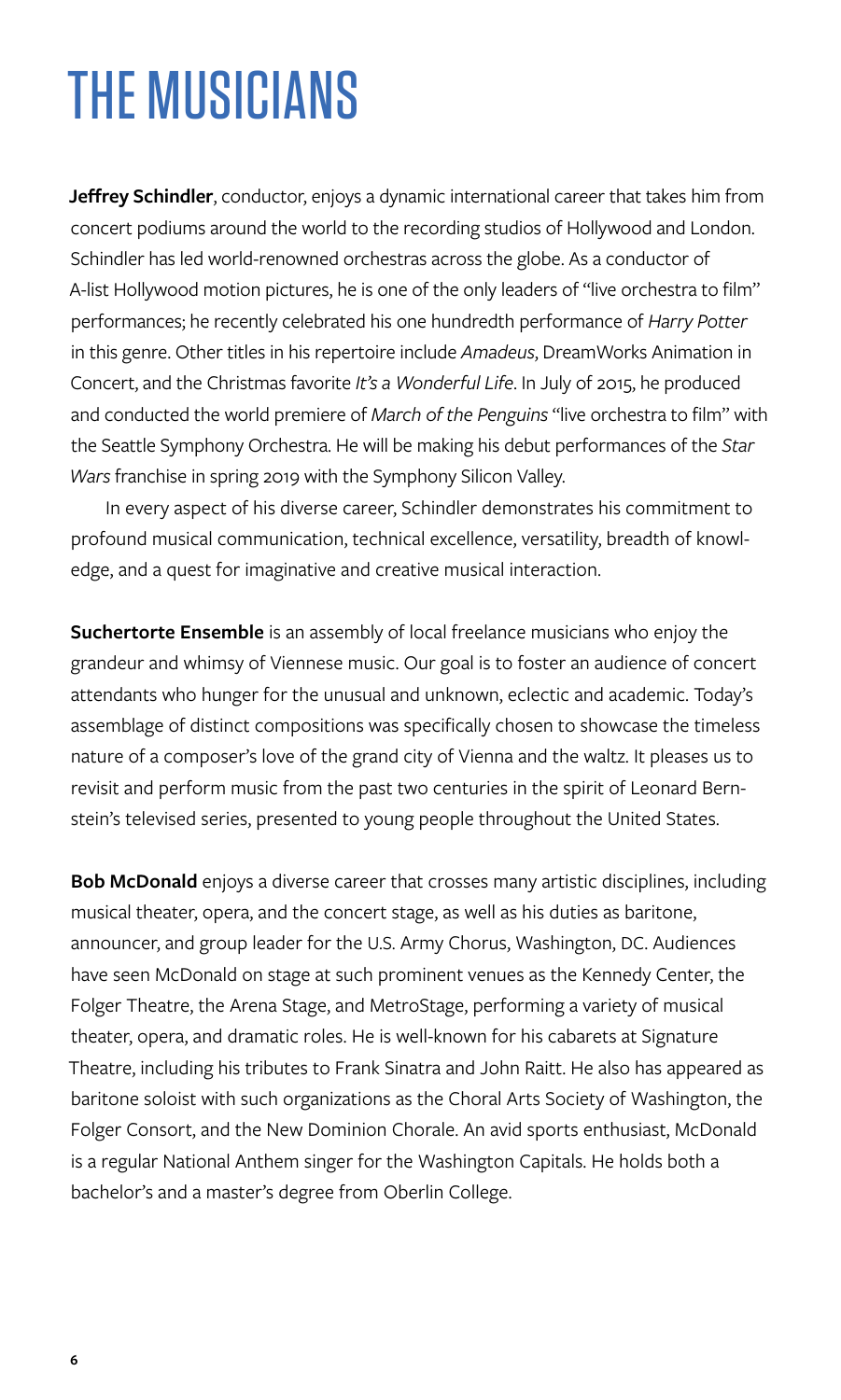### PROGRAM

#### **Inscape Chamber Orchestra**

Richard Scerbo, director

*The Genius of Paul Hindemith*

**June 16, 2019** | **3:30 West Building, West Garden Court**

This concert was rescheduled from its original date of Sunday, January 27, 2019.

Paul Hindemith (1895-1963)

Kammermusik no. 1, op. 24, no. 1

- 1. Sehr schnell und wild
- 2. Mäßig schnelle Halbe. Sehr streng im Rhythmus
- 3. Quartett
- 4. Finale 1921

Kleine Kammermusik, op. 24, no. 2

- 1. Lustig. Mäßig schnell Viertel
- 2. Walzer. Durchweg sehr leise
- 3. Ruhig und einfach
- 4. Schnelle Viertel
- 5. Sehr lebhaft

Yehudi Wyner (b. 1929) *Passage* 

Hindemith *Hérodiade*, poème de Stéphane Mallarmé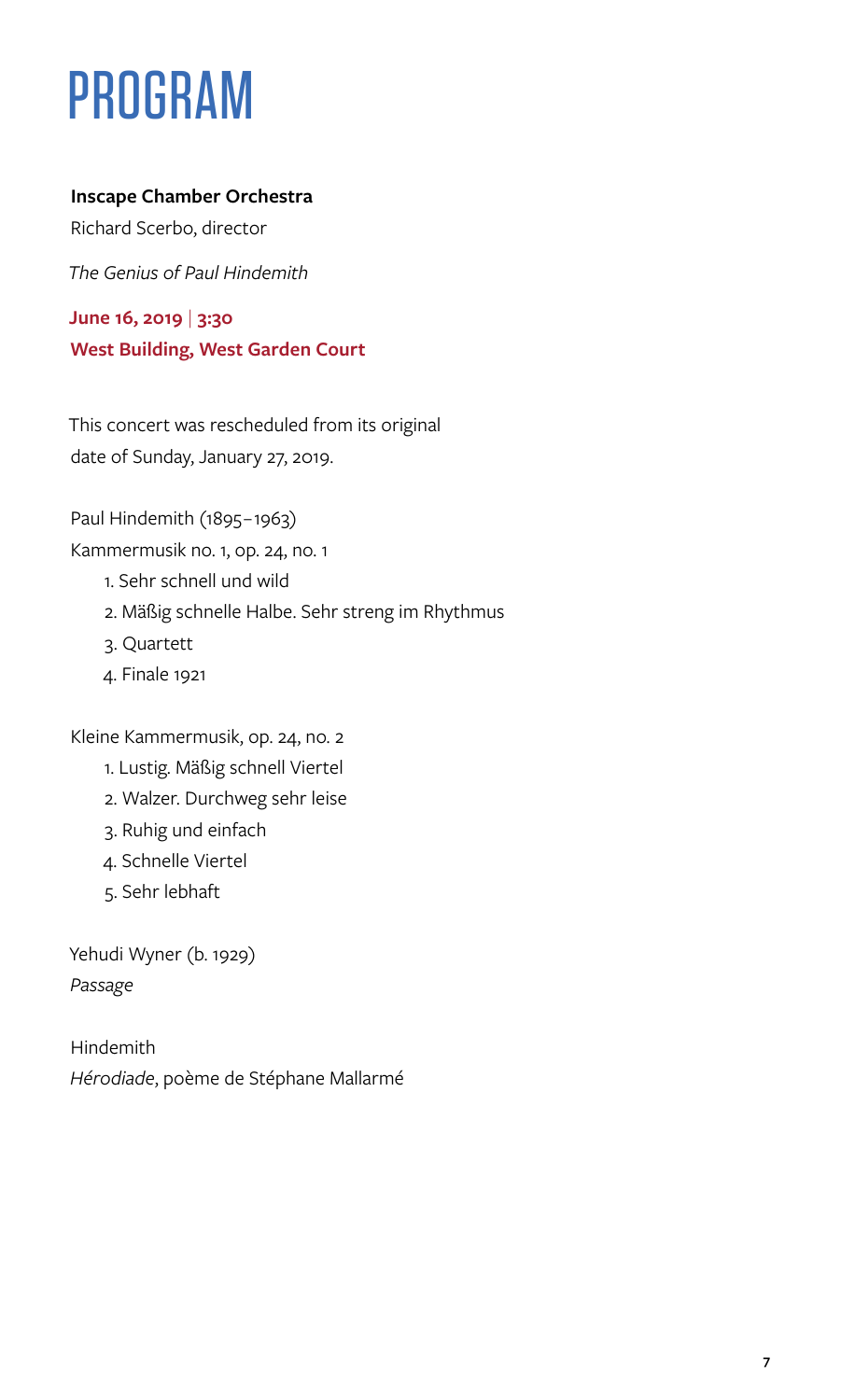### THE ENSEMBLE

**Inscape Chamber Orchestra**, founded in 2004 by Richard Scerbo, is pushing the boundaries of classical music in riveting performances that reach across genres and generations and transcend the confines of the traditional classical concert experience. With its flexible roster and unique brand of programming, this critically acclaimed, Grammy-nominated group of high-energy master musicians has quickly established itself as one of the premier performing ensembles in the Washington, DC, region and beyond.

Inscape has often worked with emerging American composers and has a commitment to presenting concerts featuring the music of our time. Since its inception, Inscape has commissioned and premiered over twenty new works. Its members regularly perform with the National, Baltimore, Philadelphia, Virginia, Richmond, and Delaware Symphony Orchestras and the Washington Opera Orchestra. Its musicians also perform with Washington's leading military service bands. Inscape's roots can be traced to the University of Maryland School of Music, where Scerbo and other music students collaborated at the Clarice Smith Center as the Philharmonia Ensemble.

Inscape regularly performs as the ensemble-in-residence at the Episcopal Church of the Redeemer in Bethesda, Maryland, as well as at the National Gallery of Art, the Strathmore Music Center, and the Kennedy Center.

Derek Powell, violin I Sarah D'Angelo, violin II Megan Yanik, viola Aaron Ludwig, cello Michael Rittling, bass Susanna Loewy, flute Bethany Slater, oboe Evan Ross Solomon, clarinet Benjamin Greanya, bassoon Chandra Cervantes, horn Brandon Almagro, trumpet Eric Plewinski, percussion Tim McReynolds, piano Simone Baron, accordion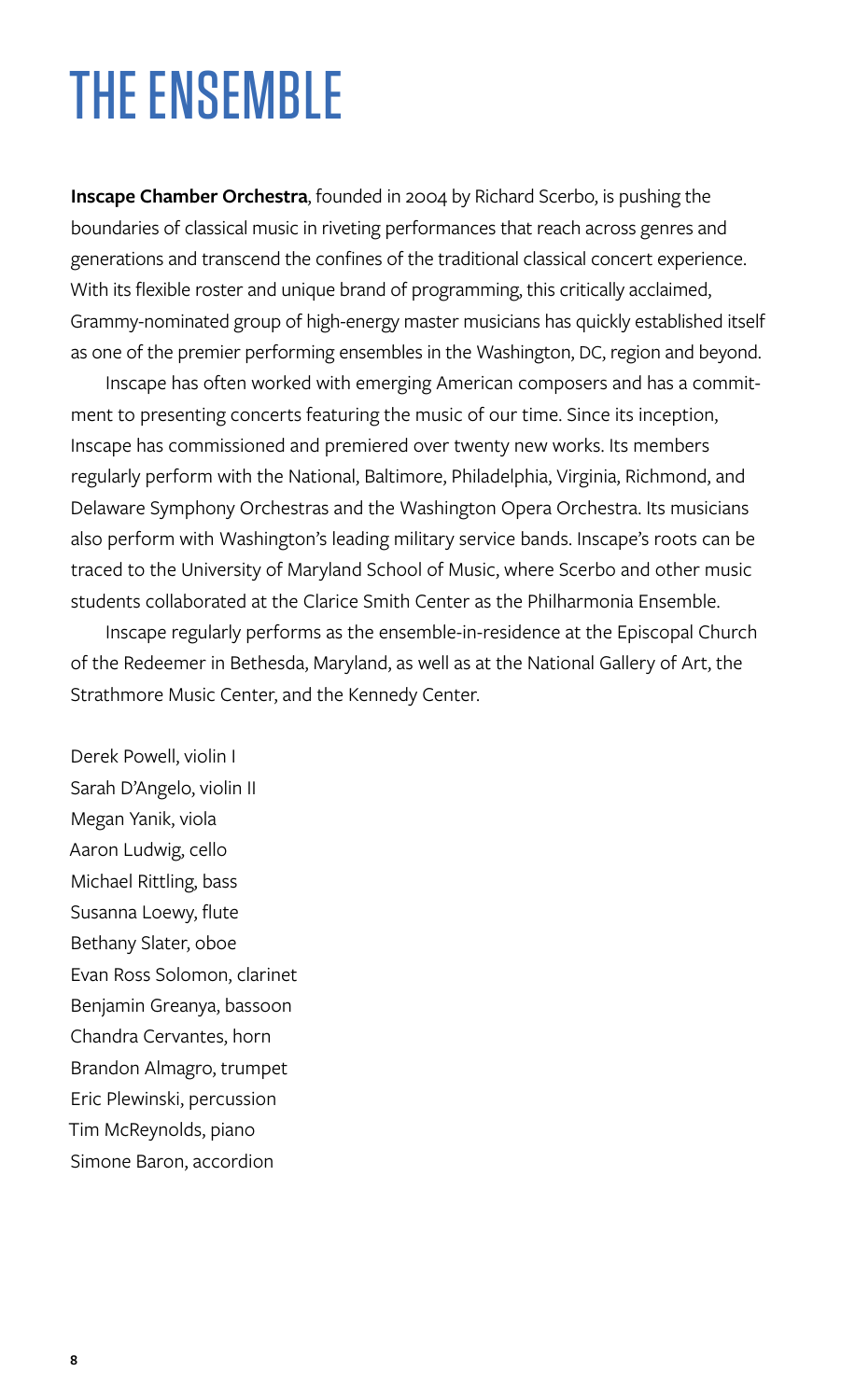### PROGRAM

#### **Air Force Strings**

Jay R. Raman, guest narrator

*The Latin American Spirit*

**June 23, 2019** | **3:30 West Building, West Garden Court**

This concert was rescheduled from its original date of Sunday, January 13, 2019.

Carlos Fariñas (1934 – 2002) *Punto y Tonadas*

Manuel de Falla (1876 – 1946) *Danse Español*

William Grant Still (1895-1978) *Danzas de Panama* Tamborito Mejorana y Socavon Punto Cumbia y Congo

Astor Piazzolla (1921 – 1992) *Le Grand Tango* Master Sgt. Wayne Graham, viola

Piazzolla *Oblivion*

Carlos Chávez (1899 – 1978) Symphony no. 5 3. Finale: Allegro con brio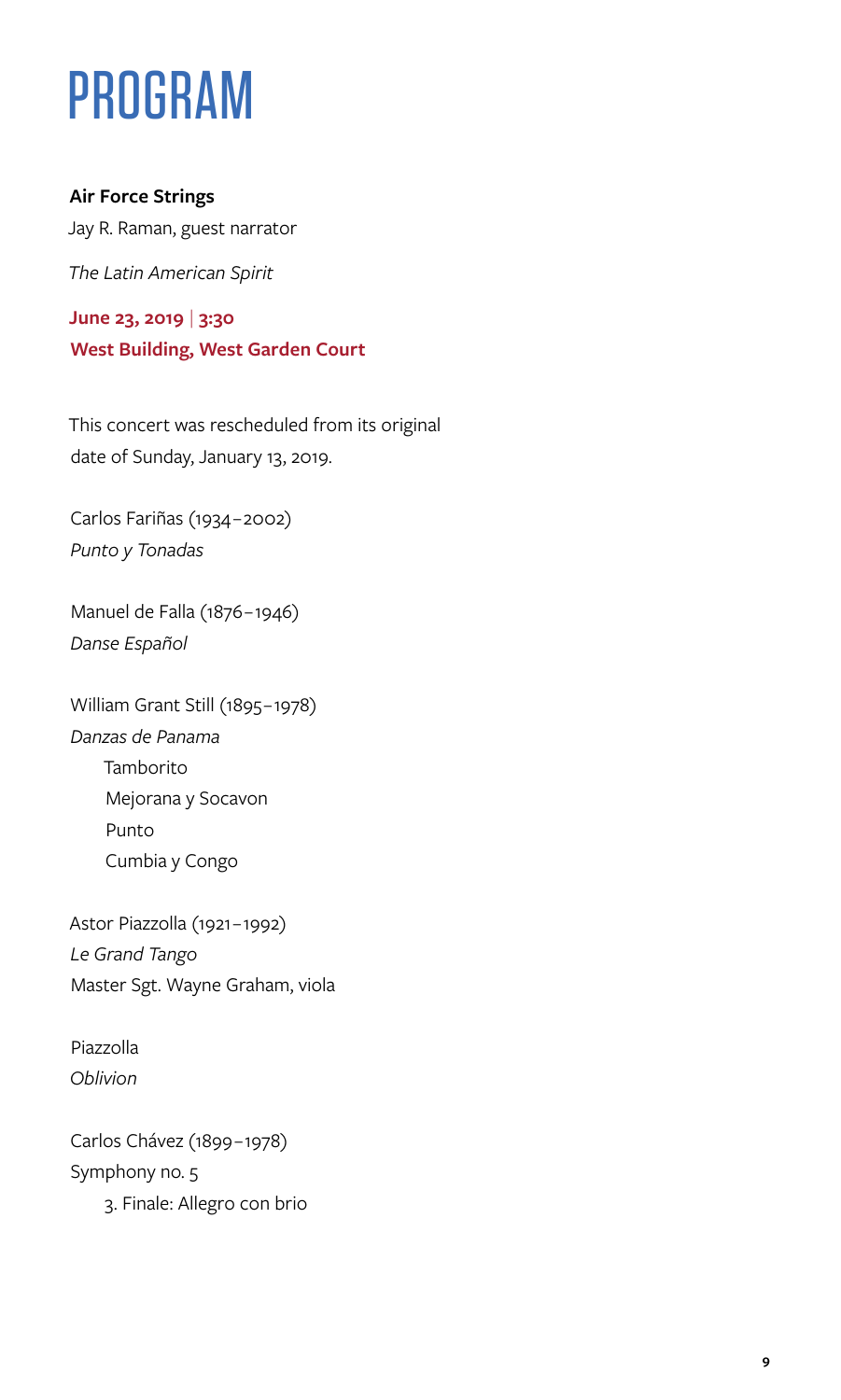### THE ENSEMBLE

**The Air Force Strings** is the official string ensemble of The United States Air Force. Stationed at Joint Base Anacostia-Bolling in Washington, DC, it is one of six musical ensembles that comprise the U.S. Air Force Band. The Air Force Strings consists of twenty, active-duty Airmen musicians performing a wide range of musical styles, from classical symphonic selections and Broadway show tunes to classic rock, bluegrass, and patriotic compositions. The ensemble often entertains audiences at high-level military and government events in a formation known as the Strolling Strings. Providing a multidimensional experience, the instrumentalists surround the audience, performing from memory without the aid of a conductor.

On other occasions, the Air Force Strings joins forces with other musicians from within the U.S. Air Force Band to perform music for chamber, symphonic, and studio orchestras. Additionally, performers from the ensemble appear regularly at military and civilian ceremonial functions, education outreach events, and concerts in the Washington, DC, area. The wide-ranging flexibility of the Air Force Strings allows the ensemble to provide the highest caliber of musical support for any occasion.

As part of the U.S. Air Force Band, the Air Force Strings honors those who have served, inspires American citizens to heightened patriotism and service, and positively impacts the global community on behalf of the U.S. Air Force and the United States. The excellence demonstrated by these Airmen musicians is a reflection of the excellence displayed by Airmen stationed around the globe. Each member is proud to represent all Airmen, whose selfless service and sacrifices ensure the freedoms we enjoy as citizens of the United States of America.

#### **Violin**

Chief Master Sgt. Deborah Volker Senior Master Sgt. Cleveland Chandler Senior Master Sgt. Henry Tyszler Master Sgt. Mark Dorosheff Master Sgt. Greg Pinney Master Sgt. Ni Santiago Master Sgt. Mari Uehara Washington Master Sgt. Luke Wedge Master Sgt. Nathan Wisniewski Technical Sgt. Emily Barnes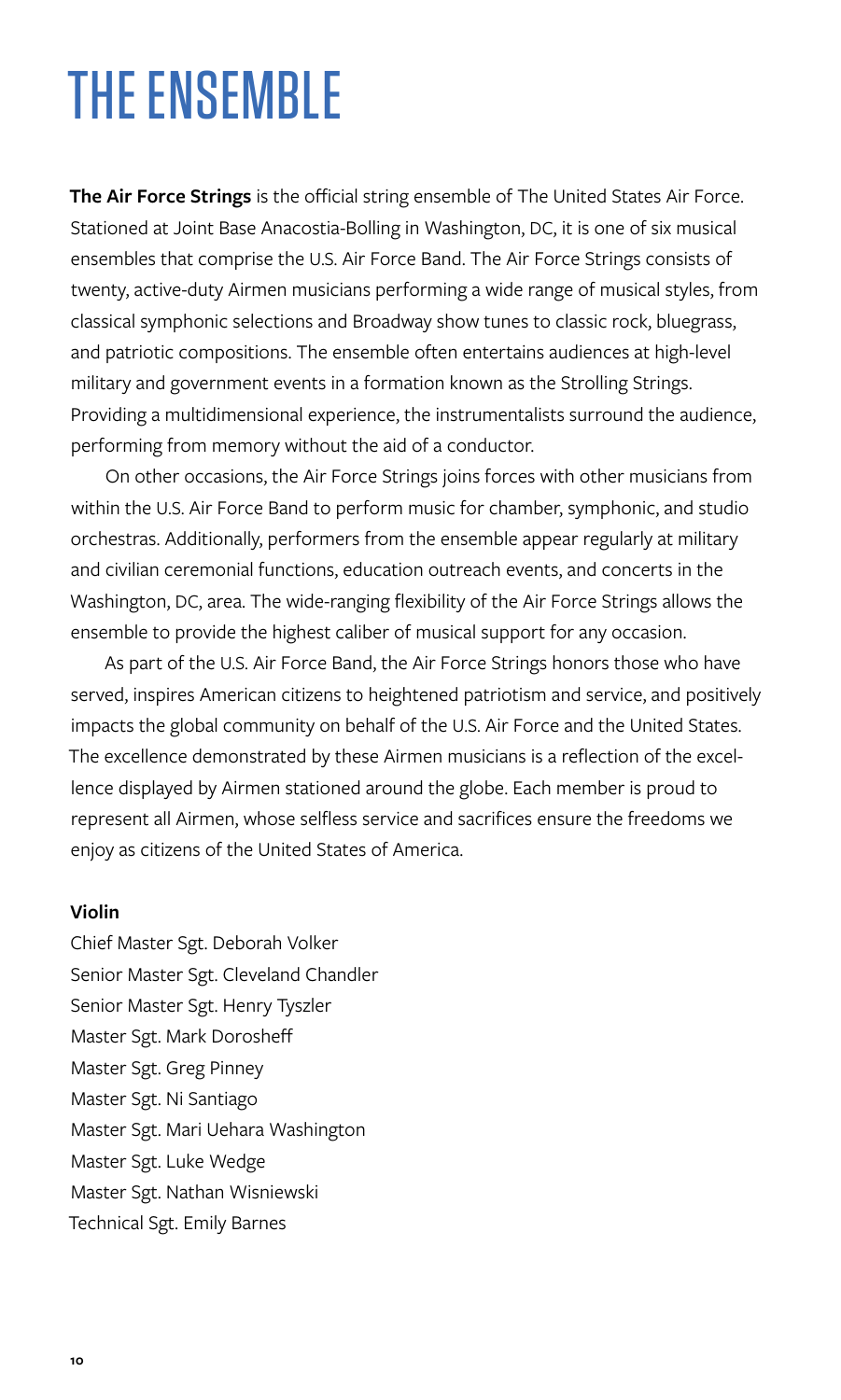#### **Viola**

Senior Master Sgt. Bryce Bunner Senior Master Sgt. William Hurd Master Sgt. Wayne Graham Technical Sgt. Matthew Maffett

#### **Cello**

Senior Master Sgt. Vivian Podgainy Master Sgt. Joshua Kowalsky Technical Sgt. Christine Lightner Technical Sgt. Edward Prevost

#### **Double Bass**

Technical Sgt. Victor Holmes Jr.

#### **Accordion**

Master Sgt. Frank Busso Jr.

**Jay Raman** is a career member of the United States Foreign Service currently serving as director of the Cultural Programs Division in the Bureau of Educational and Cultural Affairs, with responsibility for the State Department's global performing arts, visual arts, film, and humanities exchanges. Prior to this assignment, Raman served as public affairs officer at the U.S. Embassy in Phnom Penh, Cambodia, from 2014 to 2017. He has also served in Ecuador, Guatemala, Estonia, and the Dominican Republic.

Raman has a doctor of jurisprudence degree from Harvard Law School and a bachelor's degree in international studies from the University of Tennessee, with a minor in music performance. He is originally from Oak Ridge, Tennessee.